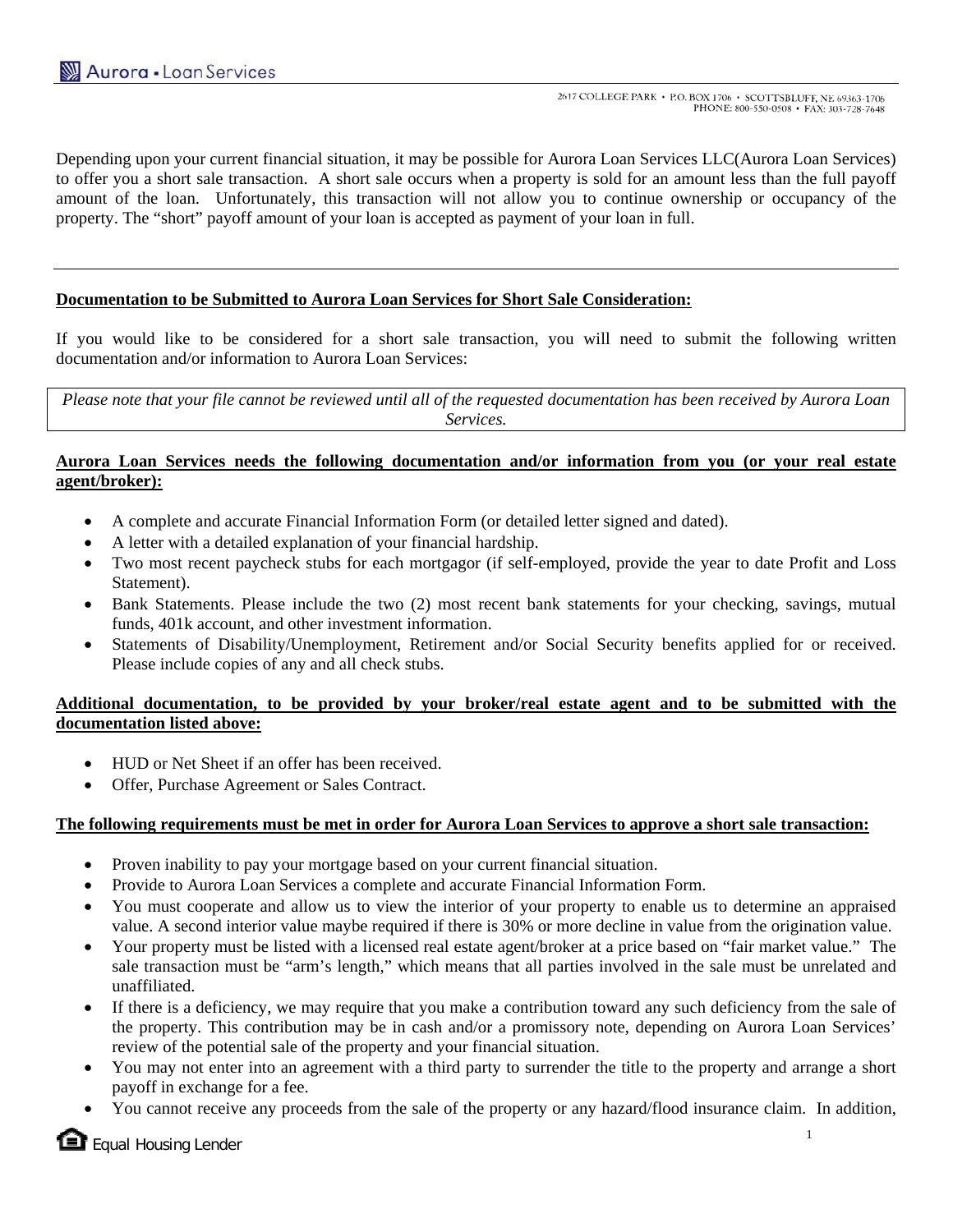you must waive reimbursement of any escrow; buy down funds, or pre-paid items.

#### **If we approve a short payoff of your loan and you remit to us the agreed upon short payoff amount we will:**

- o File a 1099-C Form with the IRS and send you a copy. This may be a taxable event. You should consult with the IRS or a tax professional concerning any tax impact this may have to you, if any.
- o Consider the debt to be satisfied in full.
- o Release your mortgage on the public records.
- o Report the transaction to the credit bureaus as "PAID IN FULL FOR LESS THAT THE FULL BALANCE." This may be considered a derogatory remark by future potential or actual creditors. Credit is not subject for negotiation. Aurora Loan Services will not report the loan "PAID IN FULL" unless we receive a payoff of the full amount due under the loan. We will continue, without change, our reporting activity to the credit reporting agencies with respect to your loan, until completion of the short payoff transaction and we have received and posted good funds representing the agreed upon short payoff amount.

### **Please submit all requested information/documentation to Aurora Loan Services:**

 Aurora Loan Services P.O. Box 1706 Scottsbluff, NE 69363-1706 Attention: Home Retention Group

Fax Number: 1-866-517-7976

We will review your financial information upon receipt and advise you of our decision. **We will not be able to process your request without all of the documentation requested above, as well as complete and accurate financial information**

**Aurora Loan Services will continue to pursue all available collection and foreclosure processes/activities until such time as Aurora Loan Services has approved your request for a short sale transaction. This letter does not suspend or postpone your obligation to make your monthly payments.**

We look forward to working with you. Should you have any questions, please call our Home Retention Group at 1-866- 521-3828.

In addition to contacting our office, you may call the HUD Nationwide toll free telephone number at 1-800-569-4287 to obtain a list of the HUD Approved Housing Counseling Agencies.

Home Retention Group Aurora Loan Services

Aurora Loan Services is a debt collector. Aurora Loan Services is attempting to collect a debt and any information obtained will be used for that purpose. However, if you are in bankruptcy or received a bankruptcy discharge of this debt, this communication is not an attempt to collect the debt against you personally, but is notice of a possible enforcement of the lien against the collateral property.